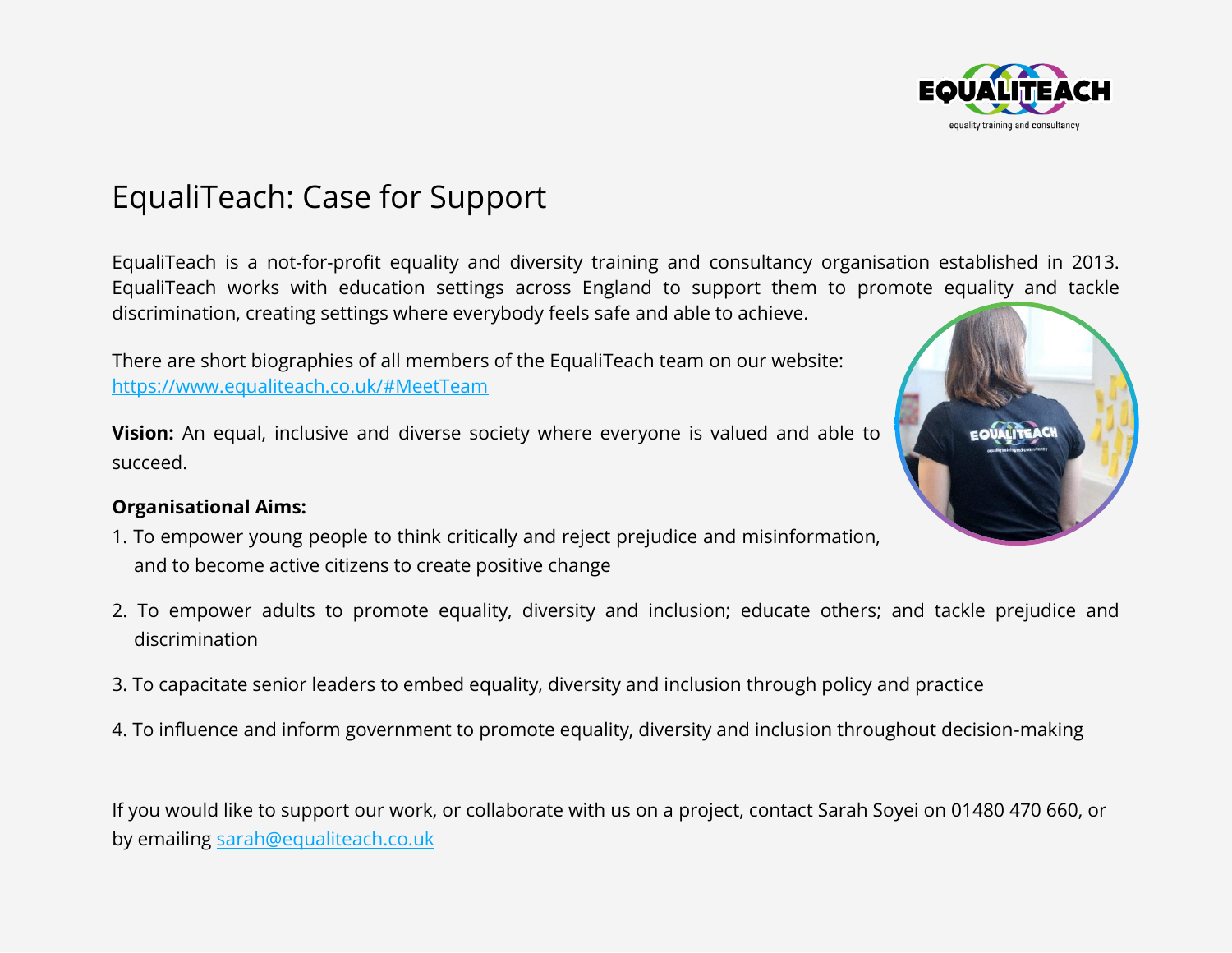

#### **Our Services**



**Workshops for Young People**

Interactive workshops for young people in KS2 – 4 exploring issues such as racism, Islamophobia, homophobia, sexism, disability discrimination and migration.



**Training for Educators Classroom Resources Equalities Award**

Training for teachers, trainees, support staff, senior leadership teams and governors, to help promote equality and tackle discrimination in their settings.



Free to download educational resources for teachers to use in their settings to promote equality, celebrate diversity and tackle discrimination. Early Years to KS5.



An online tool allowing schools to audit their environment and practice, access support from EqualiTeach for long-term change and gain recognition for their commitment to equality.

All our work is underpinned by the Universal Declaration of Human Rights and the United Nations Convention on the Rights of the Child. Nationally, our work supports schools, colleges and universities to meet their duties under a variety of legislation, including **Section 78 of The Education Act 2002, the Education Act 2007, the Public Sector Equality Duty (s149 of the Equality Act 2010)**, **the Counter Terrorism and Security Act 2015** and **the Ofsted Inspection Framework.**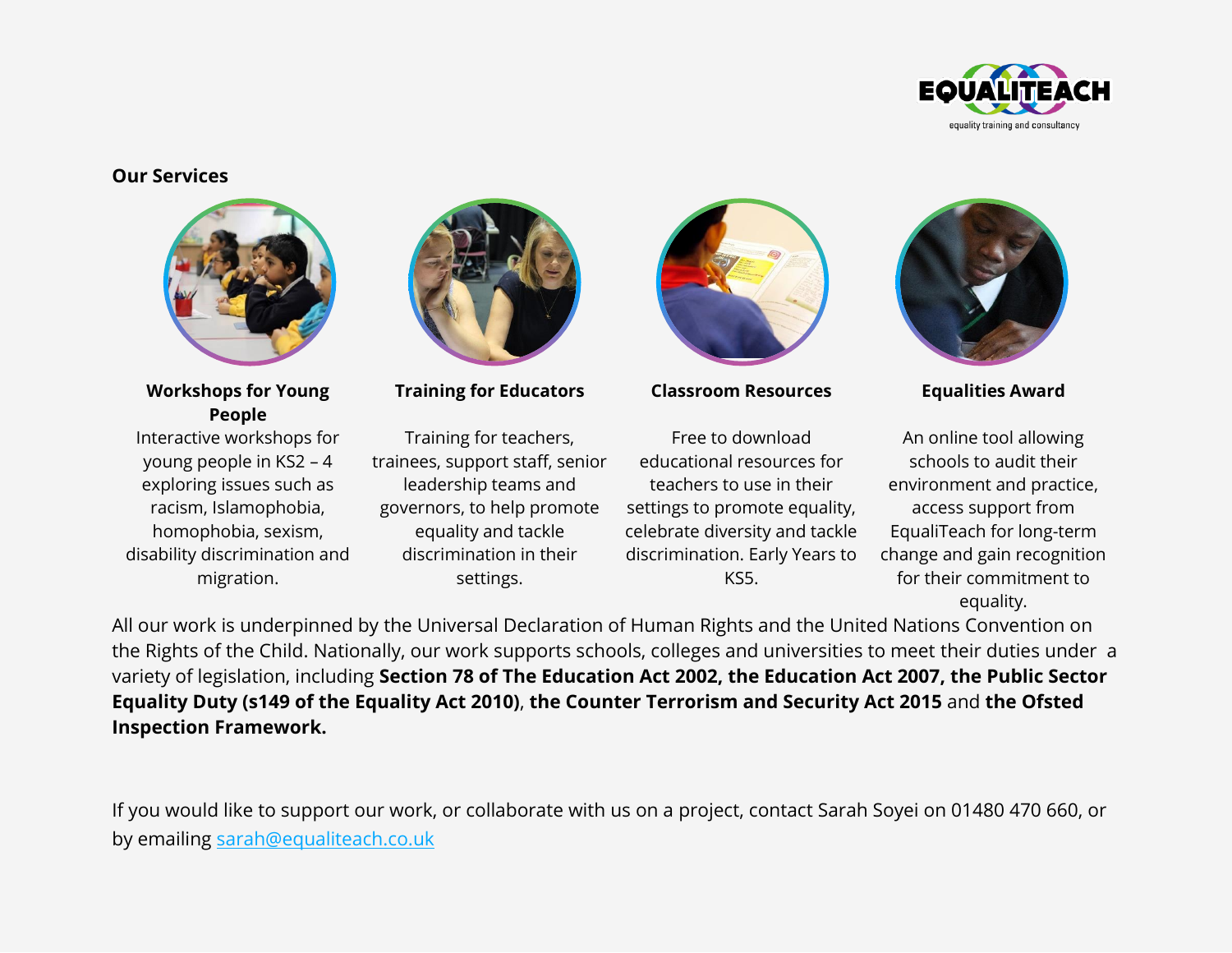

# Why Support our Work?

**The past few years have been eventful in terms of issues of equality, diversity and inclusion across the globe and within the UK.**



83% of the most serious incidents experienced by LGBT+ individuals within educational institutions in the academic year 2017 – 2018 were not reported, primarily because they considered them too minor, not serious enough or that they 'happen all the time' (GEO, 2019)

11% of Islamophobic incidents happen in educational institutions. One in three Muslim students are living in fear of Islamophobic attacks or abuse on campus. More than half of Muslim students have been subjects to abuse online (NUS, 2018)

90% of people with a learning disability have been bullied at school, twothirds on a regular basis (ABA, 2018)

more than doubled in 5 years. People are being targeted because of their real or perceived race, religion, sexual orientation, gender or disability (Home Office, 2018)

Hate crime offences have

Over a third (37%) of female students at mixedsex schools have personally experienced some form of sexual harassment at school (NEU & UK Feminista, 2017)

In 2019, race hate crime against children reached a 3-year high (NSPCC, 2019)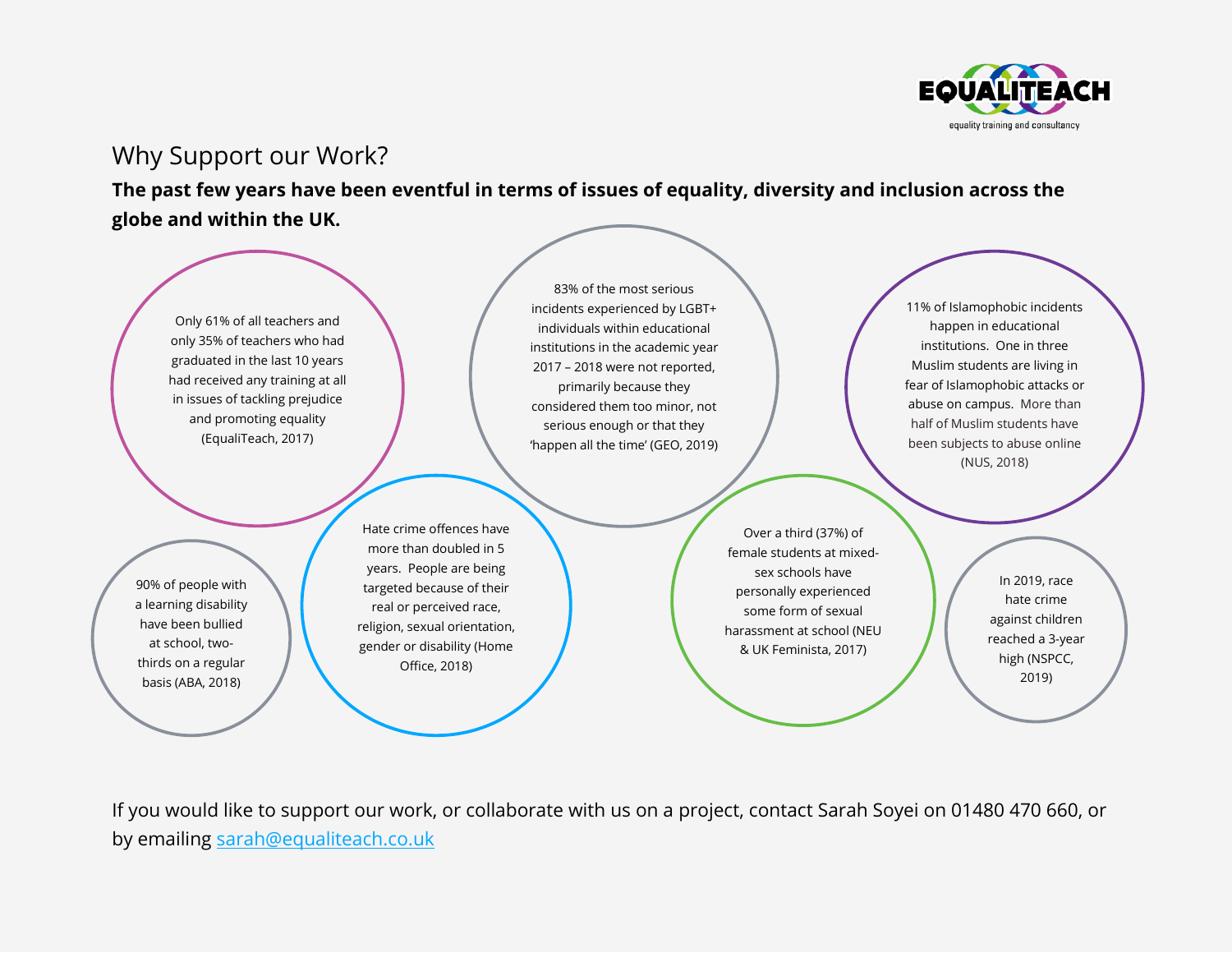**EqualiTeach is dedicated to providing holistic, whole-school approaches to embedding equality, diversity and inclusion in education settings across the UK. We are dedicated to providing approaches and solutions to empower educators and young people to be part of the change.** In 2017 – 18, we worked with 173 schools in 17 local authorities. We ran workshops with 14,630 young people. We ran 41 training sessions with 1,563 educators.

EqualiTeach is funded by the Home Office to deliver a programme of critical thinking workshops in schools. The programme began in Wycombe District in 2014 and is now delivered across 11 Local Authority areas.

> EqualiTeach is funded by the Government Equalities Office Anti-HBT Bullying Fund to deliver Free to Be, a programme of work designed to support 30 London primary schools to be able to create LGBT+ inclusive environments, embed LGBT+ equality into the curriculum and effectively recognise and respond to Homophobic, Biphobic and Transphobic (HBT) bullying.

EqualiTeach was awarded funding from Rosa – the UK fund for women and girls - in order to create a comprehensive resource to help educators promote gender equality, and tackle sexism and sexual harassment in schools. The resource can be accessed at [www.equaliteach.co.uk/outside-the-box/](http://www.equaliteach.co.uk/outside-the-box/)

> In 2017-18, EqualiTeach was funded by the Hate Crime Communities Fund in order to work with 38 young people from three primary and four secondary schools in the London Borough of Tower Hamlets on a project called Agents for Change: Islamophobia. As a result of the project, two promotional films and an educational resource 'Faith in Us' were created, which







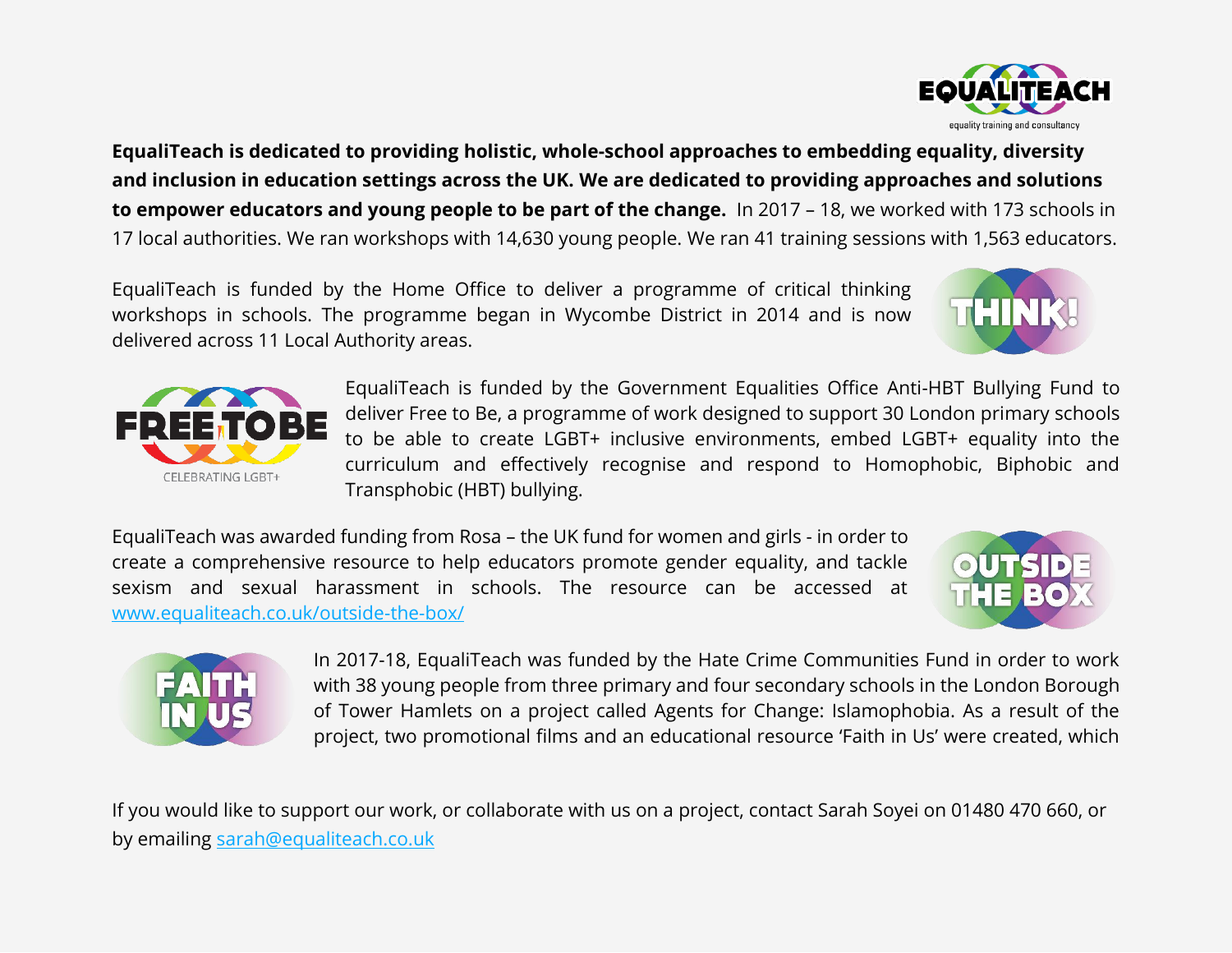can be accessed at [www.equaliteach.co.uk/faith-in-us/](http://www.equaliteach.co.uk/faith-in-us/) . All the students who took part went back to campaign for better reporting systems for Islamophobia in their schools, and to undertake work on initiatives to better tackle Islamophobia and promote equality. The project was designed with young people at the heart of it, to ensure that the films, resources and strategies put in place were relevant and accessible, and to empower those participating to educate and inspire others to create sustainable and tangible change in their schools and communities.

The Agents for Change programme has since been expanding to cover issues such as bullying, gender inequality and HBT bullying. EqualiTeach has worked in partnership with Buckinghamshire County Council, Cambridgeshire Community Foundation, and Muslim Women of Merton in order to roll these projects out to young people across the south of England.

EqualiTeach was funded by the NASUWT teachers' union to write an educational resource entitled 'Universal Values', which has been critically acclaimed amongst equality and educational practitioners. On the back of this resource, the NASUWT commissioned EqualiTeach to deliver a series of training events as part of their national teachers' conferences. The resource can be downloaded free of charge, here: <http://www.equaliteach.co.uk/our-work/#Resources>



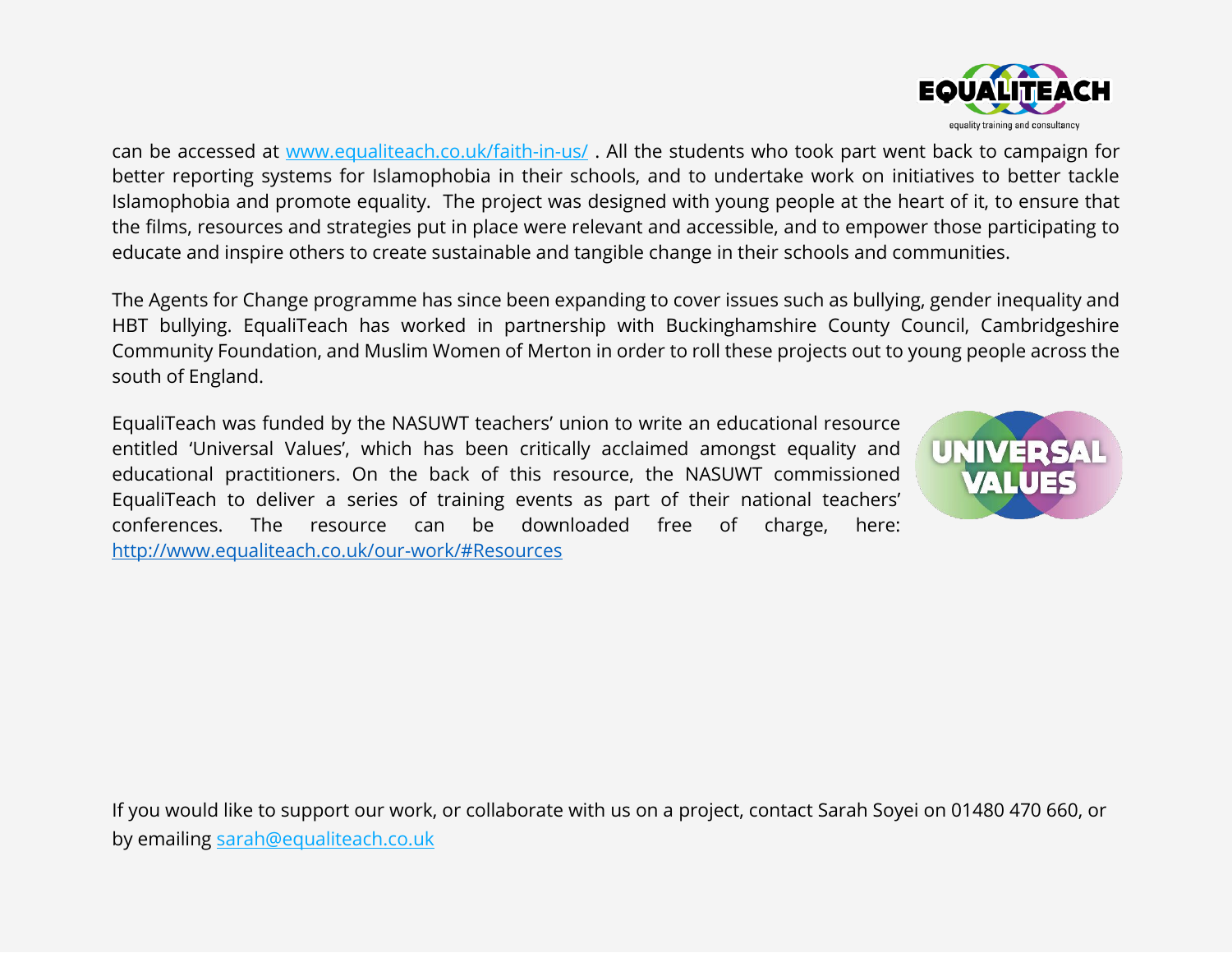

# Feedback on our Work

"Just a quick thanks for your session yesterday. I was not sure what to expect. I really enjoyed the approach that you have to such a difficult issue, the different presentation styles and use of different media, together with the group work, were impressive. I feel I learned a lot and I am sure my colleagues felt the same." **Stephen Jordan, Governor, Wycombe High School**

"The National Education Union has worked very successfully with EqualiTeach for a number of years. EqualiTeach have run successful CPD programmes focussing on creating more equal and tolerant classrooms and supporting teachers to be more confident in addressing the difficult questions children can ask. EqualiTeach have also worked with us in developing resources for union representatives focussing on equality and diversity issues in the workplace. We look forward to continuing this relationship." **Jon Hegerty, NEU**

"EqualiTeach have worked with Teach First for the last three years. They have consistently produced high quality training materials and face to face training for a range of internal role groups and directly with our participants (trainee teachers). They are real experts in all things related to equality, diversity and inclusion and we have valued their specialist knowledge and experience in this field" **Alice Dunn, Teach First**

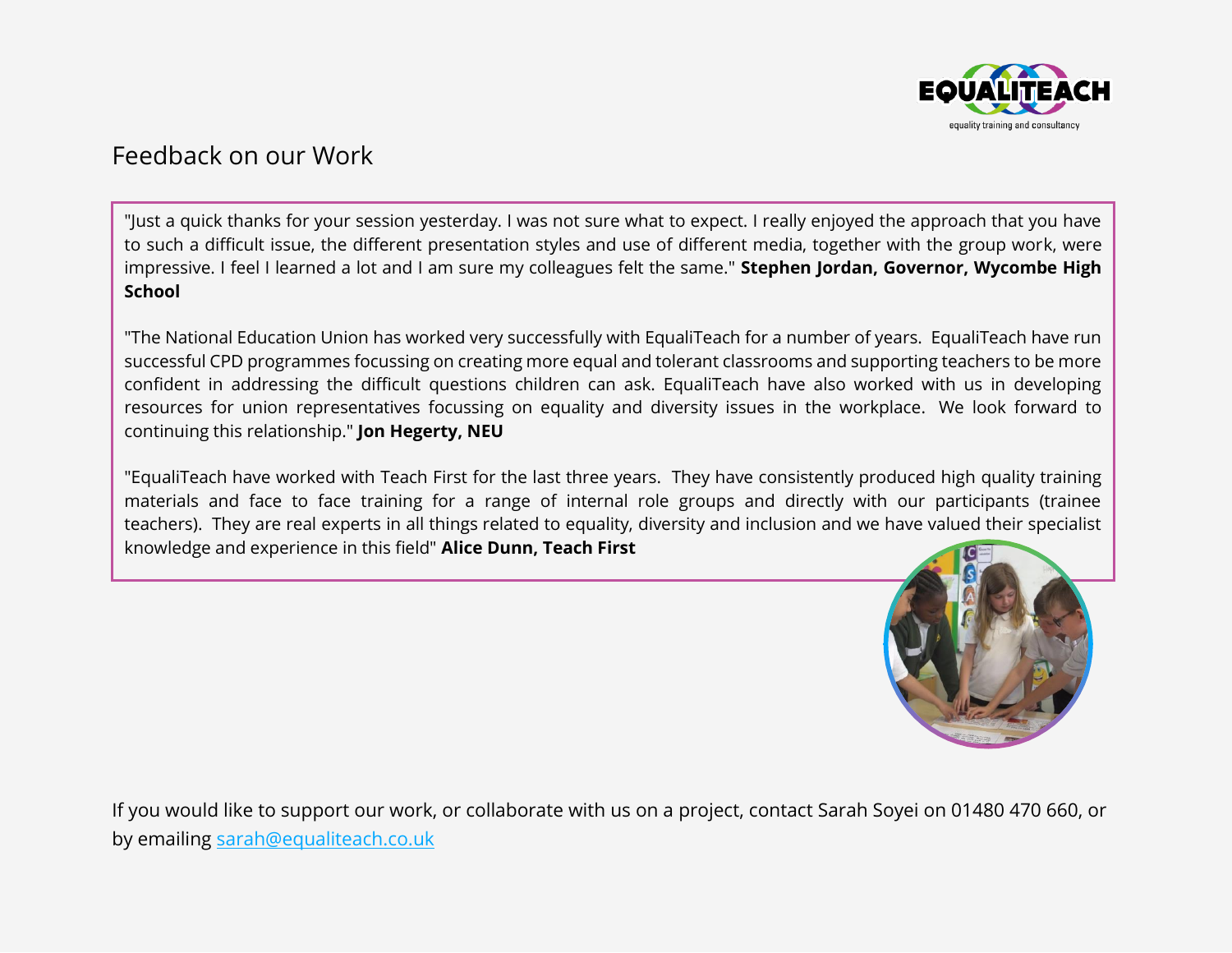

# Monitoring and Evaluation

#### **Monitoring**

- Spreadsheets and databases are utilised in order to record the date and number of interventions and number of participants. Progress is regularly monitored against targets.
- Project planning software is used to allocate staff, tasks and deadlines.
- A Theory of Change analysis is completed for each intervention, which is updated along with the materials when new evidence comes to light.

#### **Evaluation**

- Teachers complete feedback forms at the end of each workshop or training session.
- Young people complete feedback forms at the end of each workshop.
- Young people completing certain programmes complete baseline questionnaires prior to our intervention and then post-workshop questionnaires, which are compared for impact.
- Teachers in certain programmes complete questionnaires 3-6 months after our intervention to demonstrate the longer-term impact of interventions.
- Our Think! and Second Thoughts! Workshops have been externally evaluated by the University of Manchester who interviewed teachers and young people, observing workshops and analysing our underlying evidence and assumptions. You can read this evaluation [here.](http://www.equaliteach.co.uk/wp-content/uploads/Evaluation-of-EqualiTeach-Creating-Critical-Thinkers-Workshops-with-Young-People-and-Staff-Training-2017-18.pdf)
- Ipsos Mori supported the evaluation of Our Agents for Change: Islamophobia programme.